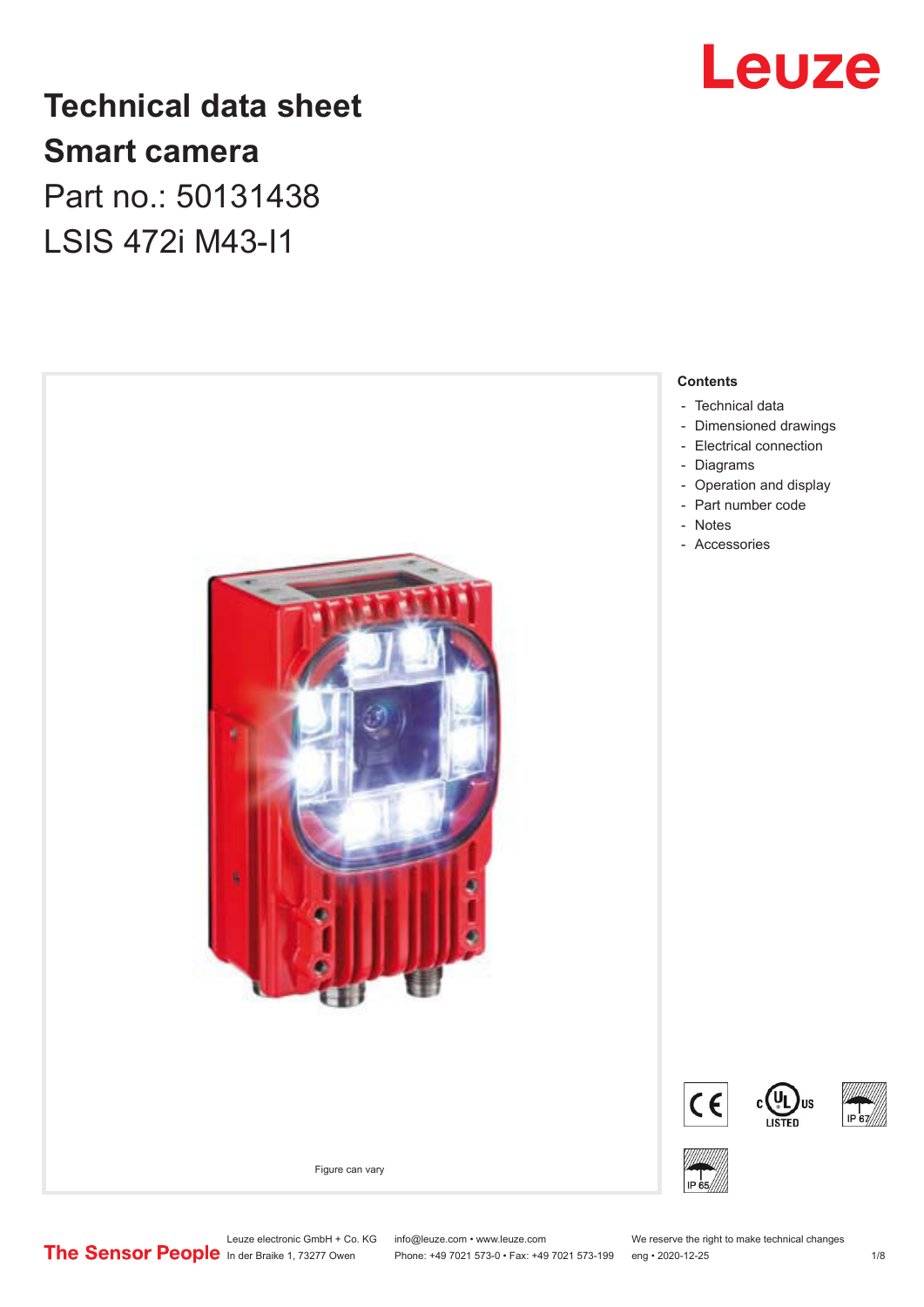# <span id="page-1-0"></span>**Technical data**

#### **Basic data**

| <b>Series</b> | <b>LSIS 472i</b> |
|---------------|------------------|
| Chip          | CMOS             |
|               |                  |

Focus adjustment

#### **Functions**

**Software functions** Compartment fine positioning

#### **Optical data Working range** 50 ... 10,000 mm **Light source** LED, Infrared **Camera resolution, horizontal** 752 px **Camera resolution, vertical** 480 px **Focal length** 8 mm

| . <i>. .</i> <b>.</b>                                     |               |
|-----------------------------------------------------------|---------------|
| Chip size                                                 | $1/3$ in      |
| Frame rate (images per second), max. 50 pieces per second |               |
| <b>Electronic shutter speed</b>                           | $0.054$ 20 ms |
| Camera type                                               | Monochrome    |
|                                                           |               |

#### **Electrical data**

|  | Performance data                               |                        |  |
|--|------------------------------------------------|------------------------|--|
|  | Supply voltage $U_{\rm B}$                     | 18  30 V, DC           |  |
|  | Power consumption, max.                        | 10 W                   |  |
|  |                                                |                        |  |
|  | Inputs/outputs selectable                      |                        |  |
|  | Number of inputs/outputs selectable 8 Piece(s) |                        |  |
|  | Voltage type, outputs                          | DC.                    |  |
|  | Switching voltage, outputs                     | Typ. $U_p / 0 V$       |  |
|  | Voltage type, inputs                           | DC                     |  |
|  | Switching voltage, inputs                      | Typ. $U_{\rm B}$ / 0 V |  |
|  | Interface                                      |                        |  |

| Type |                 | RS 232, Ethernet |
|------|-----------------|------------------|
|      | <b>RS 232</b>   |                  |
|      | <b>Function</b> | <b>Process</b>   |
|      | <b>Ethernet</b> |                  |
|      | <b>Function</b> | <b>Process</b>   |
|      |                 | Service          |
|      |                 |                  |

#### **Connection**

| <b>Connection 1</b>          |                         |  |  |
|------------------------------|-------------------------|--|--|
| <b>Function</b>              | Configuration interface |  |  |
|                              | Data interface          |  |  |
|                              | Service interface       |  |  |
| <b>Type of connection</b>    | Connector               |  |  |
| <b>Designation on device</b> | <b>SERVICE</b>          |  |  |
| <b>Thread size</b>           | M <sub>12</sub>         |  |  |

**Connection 2 Signal IN** Signal OUT Voltage supply **Type of connection** Connector **Designation on device** PWR **Thread size** M12 **Connection 3 Function** Data interface Signal IN Signal OUT **Type of connection** Connector **Designation on device** BUS OUT **Thread size** M12 **Mechanical data Dimension (W x H x L)** 75 mm x 55 mm x 113 mm **Housing material** Metal **Lens cover material Class** Glass **Net weight** 500 g **Operation and display Type of configuration** Via web browser **Environmental data Ambient temperature, operation** 0 ... 45 °C Ambient temperature, storage  $-20$  ... 70 °C **Certifications Degree of protection** IP 65 IP 67 **Certifications** c UL US **US patents** US 8,288,706 B **Classification Customs tariff number** 90318020 **eCl@ss 5.1.4** 27310101 **eCl@ss 8.0** 27310101 **eCl@ss 9.0** 27310201 **eCl@ss 10.0** 27310101 **eCl@ss 11.0** 27310101 **ETIM 5.0** EC002550 **ETIM 6.0** EC002550 **ETIM 7.0** EC002550

# Leuze electronic GmbH + Co. KG info@leuze.com • www.leuze.com We reserve the right to make technical changes<br>
The Sensor People in der Braike 1, 73277 Owen Phone: +49 7021 573-0 • Fax: +49 7021 573-199 eng • 2020-12-25

Phone: +49 7021 573-0 • Fax: +49 7021 573-199 eng • 2020-12-25 2/8

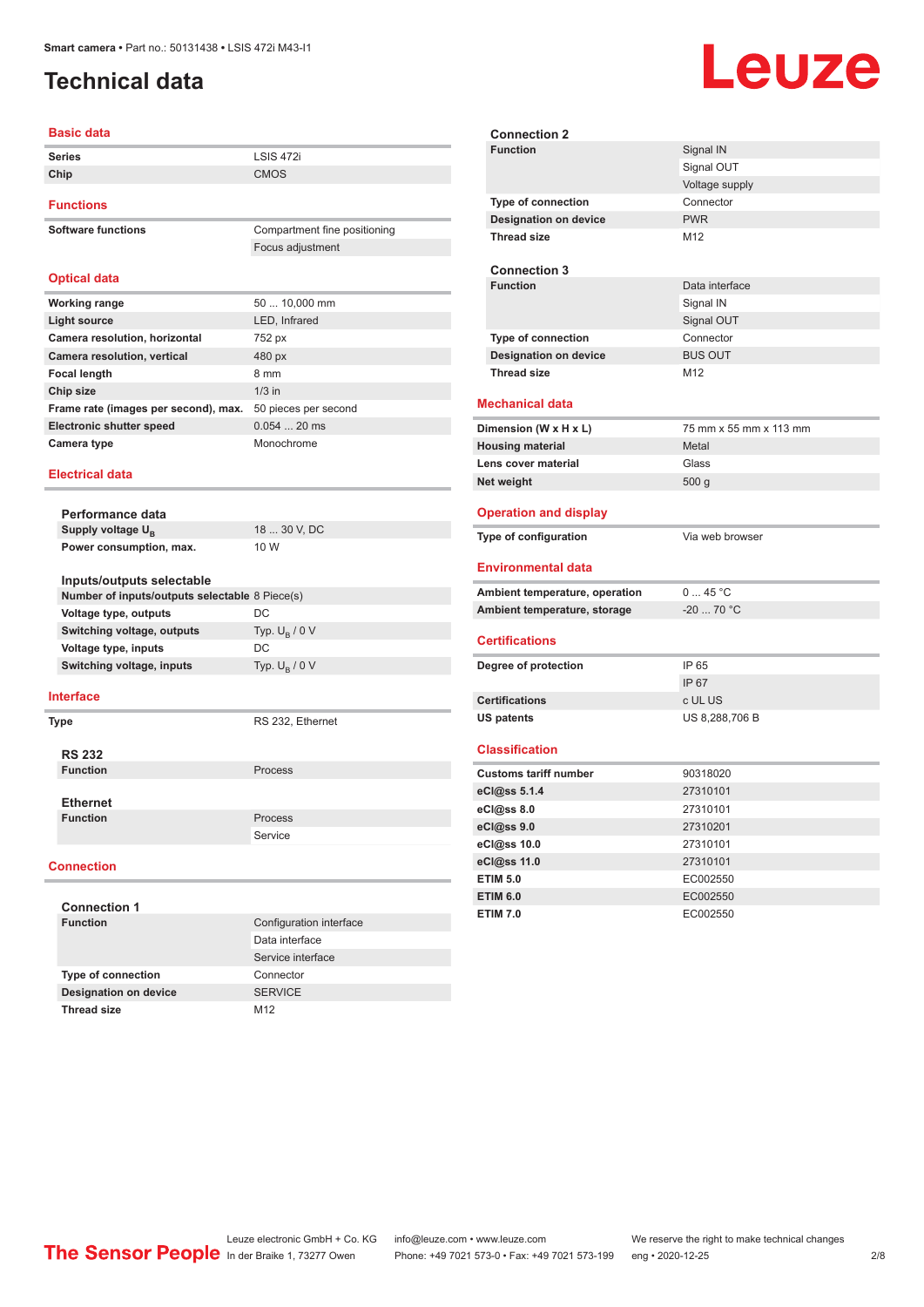## <span id="page-2-0"></span>**Dimensioned drawings**

All dimensions in millimeters



# **Electrical connection**

**Connection 1 SERVICE**

| Configuration interface<br><b>Function</b> |  |
|--------------------------------------------|--|
| Data interface                             |  |
| Service interface                          |  |
| Type of connection<br>Connector            |  |
| <b>Thread size</b><br>M <sub>12</sub>      |  |
| Female<br><b>Type</b>                      |  |
| <b>Material</b><br>Metal                   |  |
| No. of pins<br>4-pin                       |  |
| D-coded<br>Encoding                        |  |

### **Pin Pin assignment**

|             | $TD+$ |
|-------------|-------|
| $2^{\circ}$ | $RD+$ |
| 3           | TD-   |
| 4           | RD-   |

![](_page_2_Picture_8.jpeg)

# **Leuze**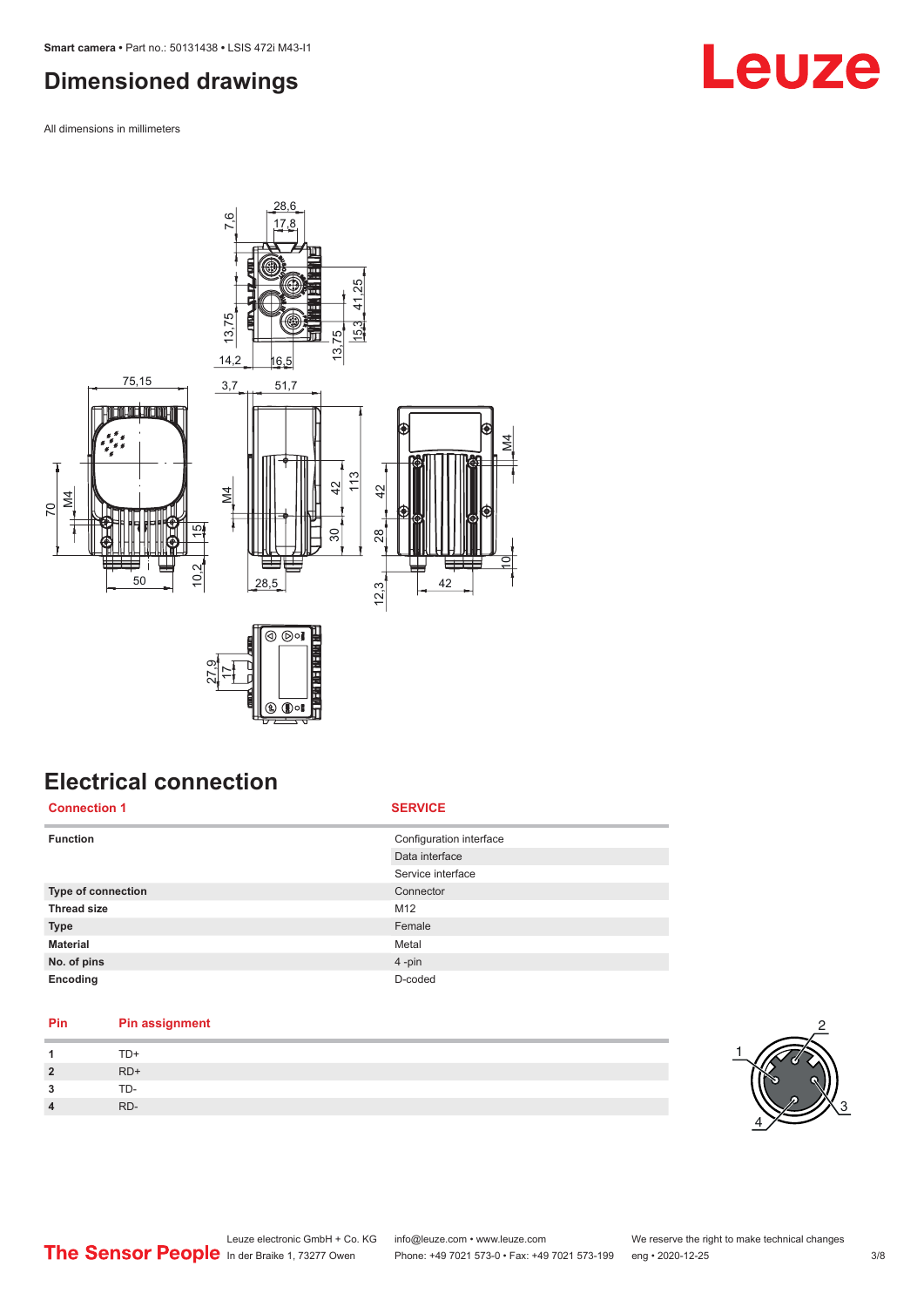## **Electrical connection**

#### **Connection 2 PWR**

| <b>Function</b>    | Signal IN      |
|--------------------|----------------|
|                    | Signal OUT     |
|                    | Voltage supply |
| Type of connection | Connector      |
| <b>Thread size</b> | M12            |
| <b>Type</b>        | Male           |
| <b>Material</b>    | Metal          |
| No. of pins        | 8-pin          |
| Encoding           | A-coded        |

#### **Pin Pin assignment**

|                | <b>VIN</b>      |
|----------------|-----------------|
| $\overline{2}$ | IO <sub>1</sub> |
| 3              | GND             |
| 4              | IO <sub>2</sub> |
| 5              | IO <sub>3</sub> |
| 6              | IO4             |
|                | n.c.            |
| $\Omega$       | FE              |

#### **Connection 3 BUS OUT**

| <b>Function</b>    | Data interface |
|--------------------|----------------|
|                    | Signal IN      |
|                    | Signal OUT     |
| Type of connection | Connector      |
| <b>Thread size</b> | M12            |
| <b>Type</b>        | Female         |
| <b>Material</b>    | Metal          |
| No. of pins        | 8-pin          |
| Encoding           | A-coded        |

### **Pin Pin assignment 1** IO5 **2** IO6

| w              | GND              |
|----------------|------------------|
| $\overline{4}$ | IO7              |
| 5              | IO8              |
| 6              | <b>RS 232-RX</b> |
|                | <b>RS 232-TX</b> |
| 8              | FF               |

![](_page_3_Picture_10.jpeg)

![](_page_3_Picture_11.jpeg)

6 7

5

# Leuze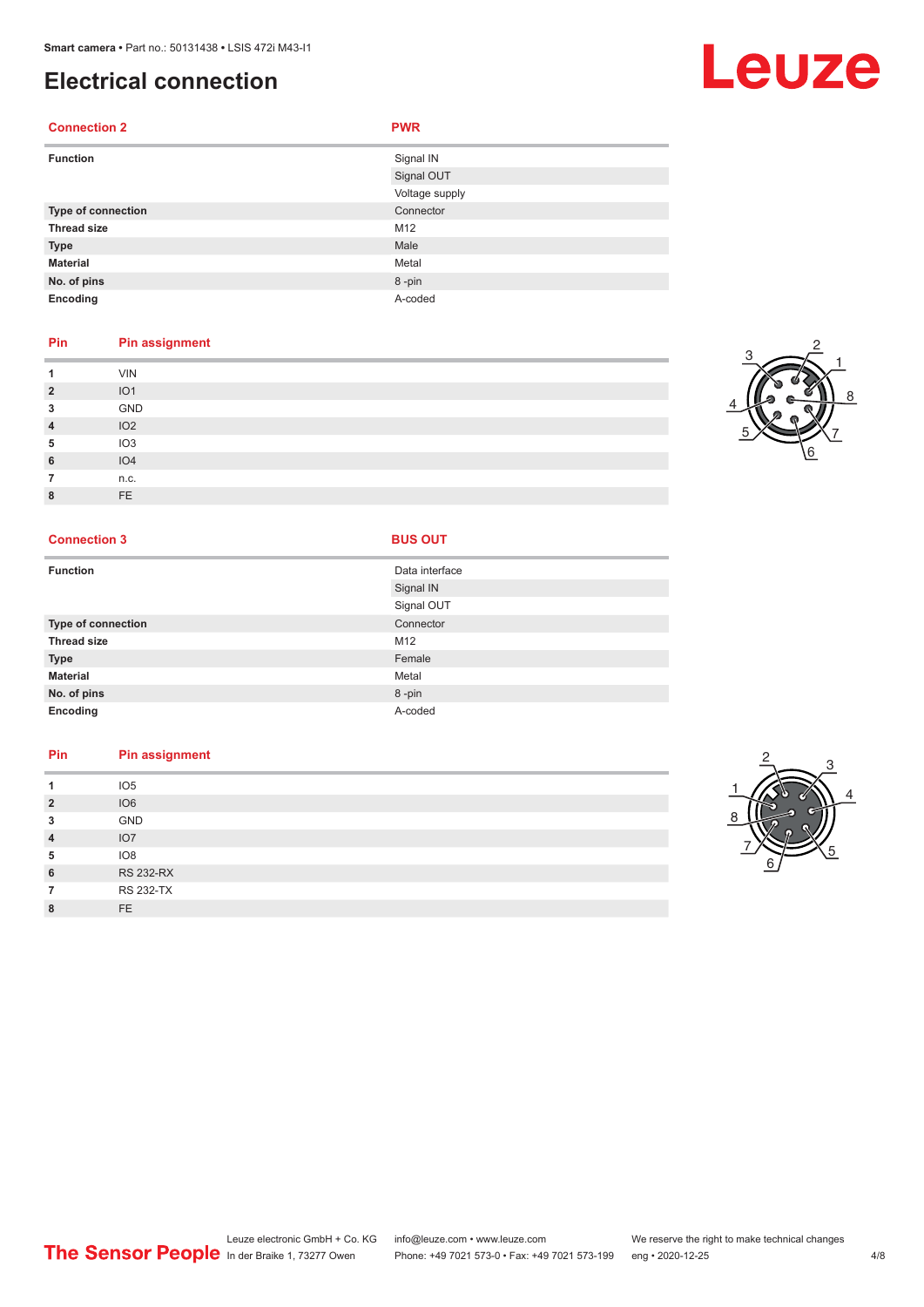### <span id="page-4-0"></span>**Diagrams**

# Leuze

#### Relationship between working distance and field of view size

![](_page_4_Figure_4.jpeg)

# **Operation and display**

| <b>LED</b>     |            | <b>Display</b>           | <b>Meaning</b>                  |
|----------------|------------|--------------------------|---------------------------------|
|                | <b>PWR</b> | Off                      | No supply voltage               |
|                |            | Green, flashing          | Device ok, initialization phase |
|                |            | Green, continuous light  | Device OK                       |
|                |            | Orange, continuous light | Service operation               |
|                |            | Red, flashing            | Device OK, warning set          |
|                |            | Red, continuous light    | Device error                    |
| $\overline{2}$ | <b>BUS</b> | Off                      | No supply voltage               |
|                |            | Green, flashing          | <b>BUS</b> initialization       |
|                |            | Green, continuous light  | <b>BUS OK</b>                   |
|                |            | Red, flashing            | Bus error                       |

## **Part number code**

Part designation: **LSIS AABB CCD-EF-GG**

| <b>LSIS</b> | <b>Operating principle</b><br>Smart camera                                                                                                       |
|-------------|--------------------------------------------------------------------------------------------------------------------------------------------------|
| AA          | <b>Functions</b><br>41: BLOB analysis<br>42: Code reading<br>46: BLOB analysis, code reading, measuring tool<br>47: Compartment fine positioning |
| <b>BB</b>   | Interface<br>2: RS 232 / Ethernet + digital I/Os                                                                                                 |
| cc          | Camera chip / resolution range<br>M4: Monochrome / 752 x 480px                                                                                   |
| D           | Lens<br>$3:8$ mm<br>$5:16$ mm<br>9: depending on the used interchangeable lens                                                                   |
| E           | <b>Illumination</b><br>I: infrared light<br>M: RGBW<br>W: white<br>X: external illumination                                                      |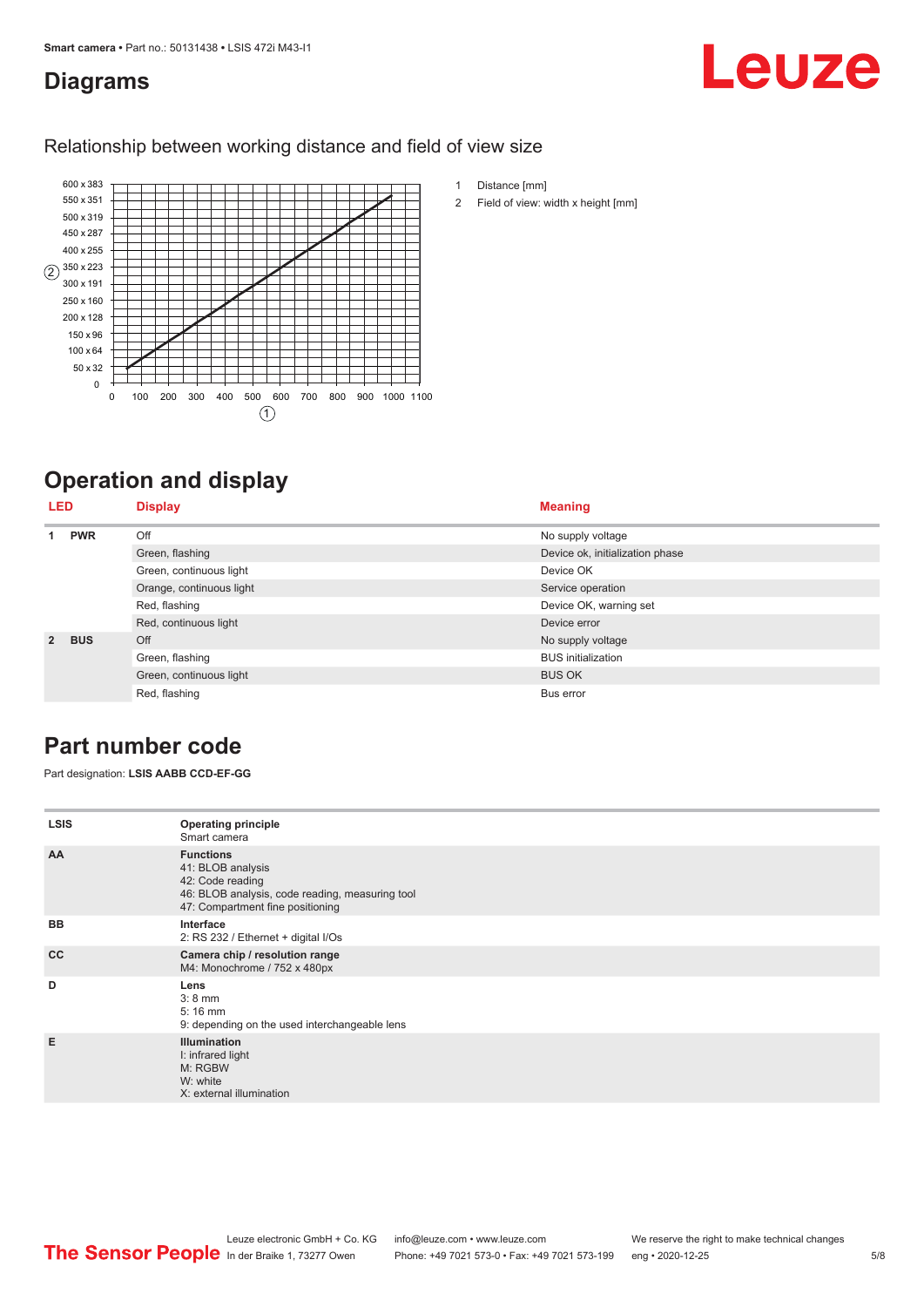## <span id="page-5-0"></span>**Part number code**

![](_page_5_Picture_2.jpeg)

| F         | <b>Illumination type</b><br>1: diffuse front illumination<br>9: none                            |
|-----------|-------------------------------------------------------------------------------------------------|
| GG        | Version<br>01: plastic<br>n/a: glass<br>H: with heating                                         |
|           | <b>Note</b>                                                                                     |
| $\bullet$ | $\&$ A list with all available device types can be found on the Leuze website at www.leuze.com. |

## **Notes**

| Observe intended use!                                                                 |
|---------------------------------------------------------------------------------------|
| $\%$ This product is not a safety sensor and is not intended as personnel protection. |
| $\%$ The product may only be put into operation by competent persons.                 |
| § Only use the product in accordance with its intended use.                           |

## **Accessories**

## Connection technology - Connection cables

|   | Part no. | <b>Designation</b> | <b>Article</b>   | <b>Description</b>                                                                                                                                          |
|---|----------|--------------------|------------------|-------------------------------------------------------------------------------------------------------------------------------------------------------------|
| e | 50135128 | KD S-M12-8A-P1-050 | Connection cable | Connection 1: Connector, M12, Axial, Female, A-coded, 8-pin<br>Connection 2: Open end<br>Shielded: Yes<br>Cable length: 5,000 mm<br>Sheathing material: PUR |
| 5 | 50135139 | KS S-M12-8A-P1-050 | Connection cable | Connection 1: Connector, M12, Axial, Male, A-coded, 8-pin<br>Connection 2: Open end<br>Shielded: Yes<br>Cable length: 5,000 mm<br>Sheathing material: PUR   |

# Connection technology - Interconnection cables

|   | Part no. | <b>Designation</b>      | <b>Article</b>   | <b>Description</b>                                                                                                                                                                            |
|---|----------|-------------------------|------------------|-----------------------------------------------------------------------------------------------------------------------------------------------------------------------------------------------|
| E | 50135074 | KS ET-M12-4A-P7-<br>050 | Connection cable | Suitable for interface: Ethernet<br>Connection 1: Connector, M12, Axial, Male, D-coded, 4-pin<br>Connection 2: Open end<br>Shielded: Yes<br>Cable length: 5,000 mm<br>Sheathing material: PUR |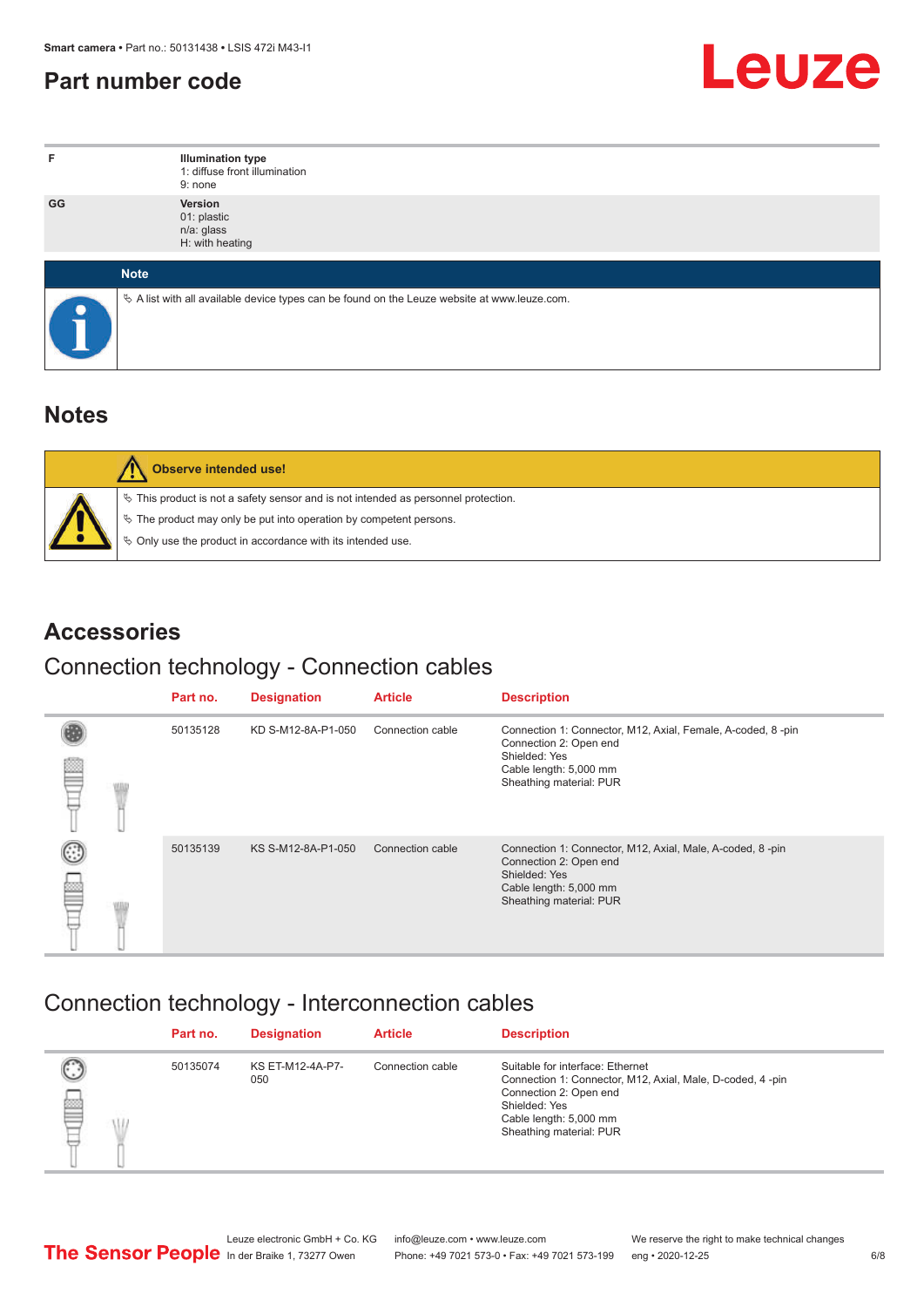### **Accessories**

# **Leuze**

# Mounting technology - Rod mounts

| Part no. | <b>Designation</b> | <b>Article</b>  | <b>Description</b>                                                                                                                                                                                                                                                |
|----------|--------------------|-----------------|-------------------------------------------------------------------------------------------------------------------------------------------------------------------------------------------------------------------------------------------------------------------|
| 50027375 | BT 56              | Mounting device | Functions: Static applications<br>Design of mounting device: Mounting system<br>Fastening, at system: For 16 mm rod, For 18 mm rod, For 20 mm rod<br>Mounting bracket, at device: Clampable<br>Material: Metal<br>Tightening torque of the clamping jaws: $8 N·m$ |

## Standard reflectors

| Part no. | <b>Designation</b>    | <b>Article</b> | <b>Description</b>                                                                                                                                                                                                                                                                                           |
|----------|-----------------------|----------------|--------------------------------------------------------------------------------------------------------------------------------------------------------------------------------------------------------------------------------------------------------------------------------------------------------------|
| 50130343 | <b>MTKZ 13-30 SET</b> | Reflector      | Design: Round<br>Reflection surface diameter: 15 mm<br>Material: Plastic<br>Base material: Plastic<br>Chemical designation of the material: PA<br>Fastening: Clip<br>Suitable for bore hole diameter: 12.5  13.5 mm<br>Suitable for material thickness: 0.8  5 mm<br>Processing temperature: 5  45 °C        |
| 50129092 | <b>MTKZ 15-30 SET</b> | Reflector      | Design: Round<br>Reflection surface diameter: 15 mm<br><b>Material: Plastic</b><br>Base material: Plastic<br>Chemical designation of the material: PA<br>Fastening: Clip<br>Suitable for bore hole diameter: 14.5  15.5 mm<br>Suitable for material thickness: 0.8  5 mm<br>Processing temperature: 5  45 °C |
| 50140183 | MTKZ 7-30 SET         | Reflector      | Design: Round<br>Reflection surface diameter: 15 mm<br><b>Material: Plastic</b><br>Base material: Plastic<br>Chemical designation of the material: PA<br>Fastening: Clip<br>Suitable for bore hole diameter: 6  7 mm<br>Suitable for material thickness: 0.8  5 mm<br>Processing temperature: 5  45 °C       |

### **Services**

| Part no. | <b>Designation</b> | <b>Article</b>   | <b>Description</b>                                                                                                                                                                                                                                                                                                                                                                                                              |
|----------|--------------------|------------------|---------------------------------------------------------------------------------------------------------------------------------------------------------------------------------------------------------------------------------------------------------------------------------------------------------------------------------------------------------------------------------------------------------------------------------|
| S981014  | CS30-S-110         | Start-up support | Details: Performed at location of customer's choosing, duration: max. 10<br>hours.<br>Conditions: Devices and connection cables are already mounted, price not<br>including travel costs and, if applicable, accommodation expenses.<br>Restrictions: No mechanical (mounting) and electrical (wiring) work<br>performed, no changes (attachments, wiring, programming) to third-party<br>components in the nearby environment. |
| S981019  | CS30-T-110         | Product training | Details: Location and content to be agreed upon, duration: max. 10 hours.<br>Conditions: Price not including travel costs and, if applicable, accommodation<br>expenses.<br>Restrictions: Travel costs and accommodation expenses charged separately<br>and according to expenditure.                                                                                                                                           |